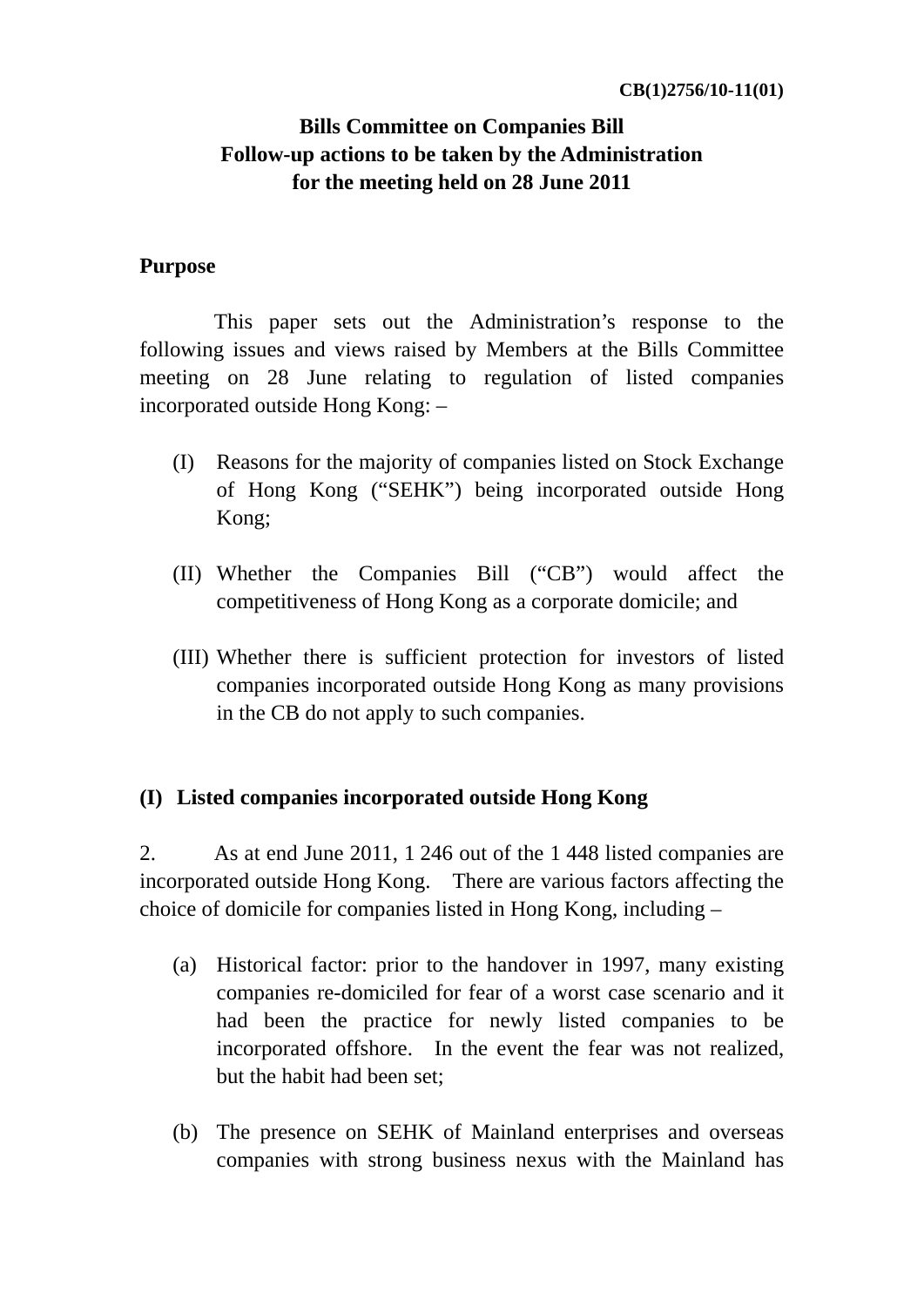grown significantly in recent years. As at end June 2011, there were 610 Mainland enterprises<sup>1</sup> listed on SEHK. The majority of them are incorporated outside Hong Kong;

(c) Hong Kong Exchanges and Clearing Limited has been making keen efforts to attract overseas companies to list in Hong Kong. In 2010, we had the first Russian company, the first French company and the first Brazilian company came to list on SEHK. This year, for the first time, we had Swiss and Italian companies listed here.

## **(II) Whether the Companies Bill would affect the competitiveness of Hong Kong as a corporate domicile**

3. The place where people choose to incorporate a company is affected by many factors, including the tax system, incorporation and disclosure requirements and transparency standards. According to the World Bank's *Doing Business 2011 Report* released in November 2010, Hong Kong is the second easiest place to do business in the world. In particular, the improvement in Hong Kong's ranking in *starting a business* from 18th to sixth reflects the Government's continuous efforts to expedite the process of company incorporation. It is noted that the number of incorporations in Hong Kong has been on a rising trend in the past five years<sup>2</sup>. Our efficiency in company incorporation is further enhanced with the introduction of the electronic incorporation service earlier this year.

4. One of the guiding principles of the Companies Ordinance ("CO") Rewrite is to benchmark Hong Kong against comparable jurisdictions like the United Kingdom ("UK"), Australia and Singapore. The Rewrite seeks to produce a modern and easily accessible company legislation with high governance standards. We have been mindful of the need to maintain proper corporate governance standards without unduly discouraging Hong Kong incorporations. We believe we have

Including H shares, Red chips stocks and Non-H Share Mainland Private Enterprises.<br>
<sup>2</sup> The number of componies incorporated in 2006, 2007, 2009, 2009, 2009, 2010 is 81.07

The number of companies incorporated in 2006, 2007, 2008, 2009 and 2010 is 81 974, 100 761, 98 645, 109 424 and 139 530 respectively.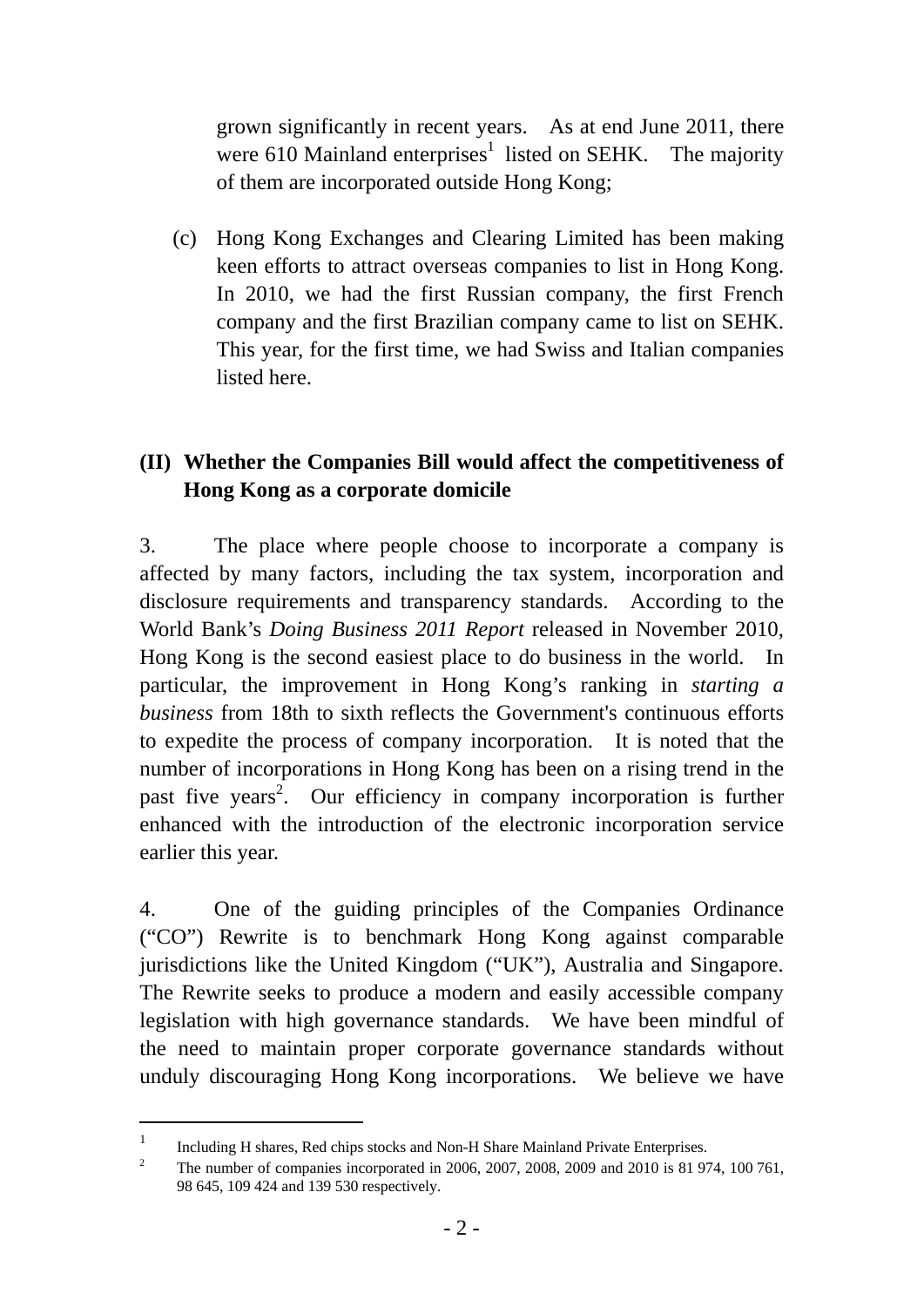struck an appropriate balance in this regard. An example is that we have proposed to permit private companies not being part of a group of which a listed company is a member to have corporate directors, so long as they have at least one other director who is a natural person. This strikes a balance between enhancing corporate governance and transparency and the legitimate commercial need for flexibility. Further, in the light of diverse views received in our public consultations, we have only proposed to clarify directors' duties of care, skill and diligence in the law instead of opting for comprehensive codification of directors' duties. The new formulation is similar to those of other comparable jurisdictions.

5. We believe that the CB, once enacted, would provide a modern and up-to-date legal infrastructure for the incorporation and operation of companies in Hong Kong, thus enhancing the competitiveness of Hong Kong as a corporate domicile.

### **(III) Regulation of listed companies**

6. The CO, and upon enactment the CB, mainly govern companies incorporated in Hong Kong. This is in line with the regimes in other comparable common law jurisdictions such as the UK, Australia and Singapore where their company laws mainly govern companies incorporated in their respective jurisdictions. The Securities and Futures Ordinance ("SFO") and the Listing Rules set out statutory and non-statutory requirements for listed companies (irrespective of the place of incorporation). For example, pursuant to section 36 of the SFO, the Securities and Futures Commission ("SFC") may make rules in respect of the listing of securities. The Securities and Futures (Stock Market Listing) Rules, made by the SFC under section 36(1), established the "dual-filing" arrangement<sup>3</sup>. While SEHK is the front-line regulator on listing matters, the SFC has been conducting annual review on SEHK's performance in its regulation of listing-related matters. In addition, Parts XIII and XIV of the SFO prohibit six types of market misconduct related to the trading of listed securities. Part XV of the SFO sets out

 3 The Rules stipulate that a listing applicant shall file a copy of its application with the SFC after it has submitted its application to SEHK. The SFC may request further information from an applicant and to object to a listing of any securities. An issuer shall also file with the SFC a copy of any announcement, statement, circular or other document made or issued.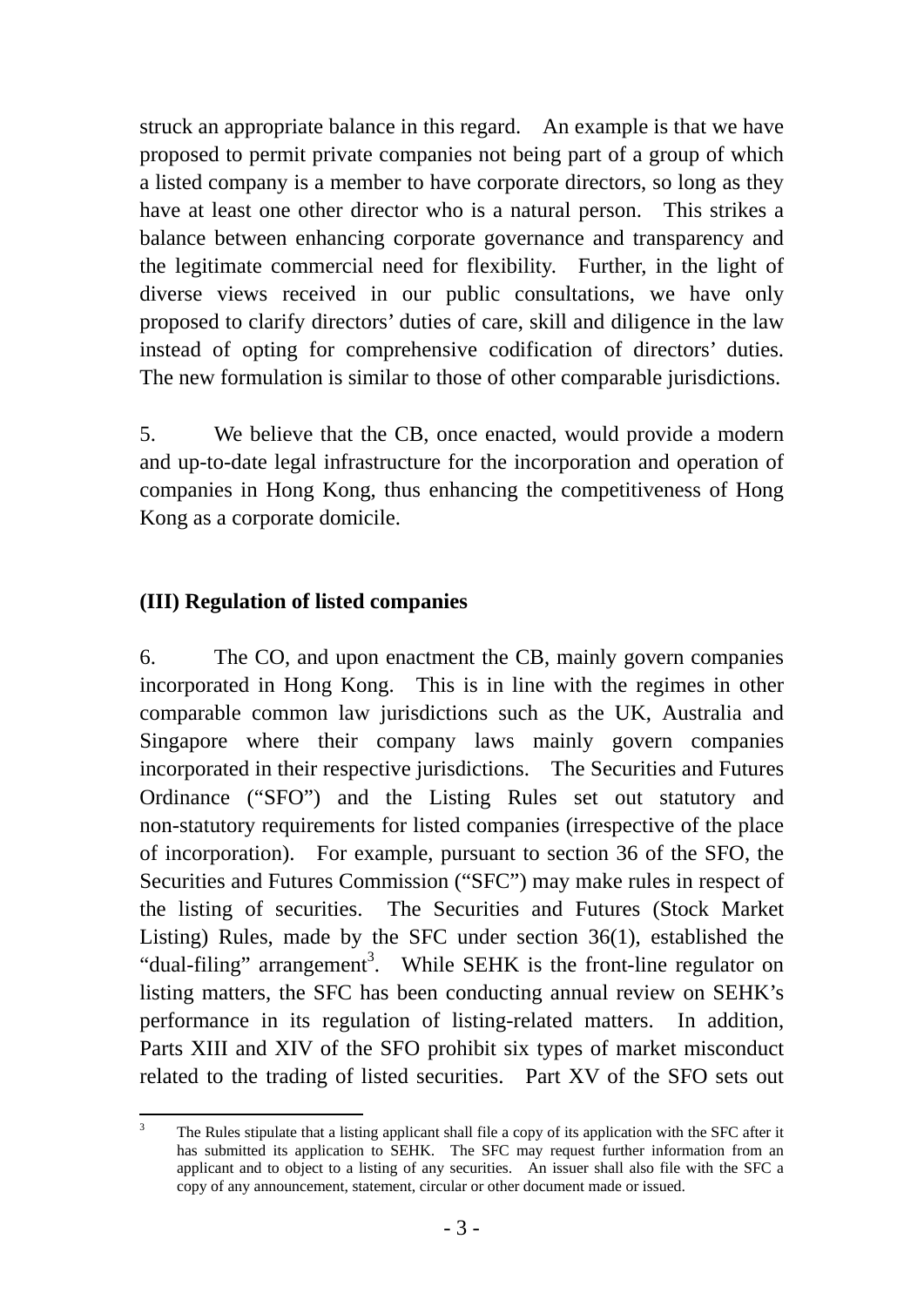requirements for disclosure of interests in listed securities. The Listing Rules are supplemented by other Codes, like SFC's Codes on Takeovers and Mergers and Share Repurchases. As a latest initiative to further improve our listing regime, the Securities and Futures (Amendment) Bill 2011 was introduced into the Legislative Council on 29 June 2011 to codify in statute, among other things, the requirement for listed corporations to disclose price sensitive information in a timely manner.

7. Given that the vast majority of the 900 000 local companies are non-listed companies and that listed companies incorporated in Hong Kong only account for less than 15% of all companies listed in Hong Kong, we consider that the current approach of setting out general requirements governing local companies in the CO/CB with additional and other requirements governing listed companies in the Listing Rules and other Codes appropriate.

8. We note that there was a concern on whether there was sufficient protection to investors of non-Hong Kong listed companies. In this regard, there are provisions in the CO/CB providing remedies for protection of companies' or members' interests which are applicable to a non-Hong Kong company (i.e. a company incorporated outside Hong Kong that has established a place of business in Hong Kong). These include the unfair prejudice remedy, the statutory injunction that provides for the restraining of conduct that constitutes contravention of the new CO, the statutory derivative action, and the right to seek a court order for inspection of company records (see Annex B to LegCo Paper No.  $CB(1)2389/10-11(01)$ . In addition, section 214 of the SFO enpowers the SFC to apply to the courts for various orders in cases of unfair prejudice of interests of minority shareholders in relation to a listed corporation.

9. At the same time, applicants incorporated outside Hong Kong seeking listing on SEHK have to demonstrate that they are subject to appropriate standards of shareholder protection which represent some core requirements under Hong Kong law. The shareholder protection standards applicable in the jurisdictions where they were incorporated have to be at least equivalent to those required under Hong Kong law. If not, the applicant may need to change its constitutional documents or use